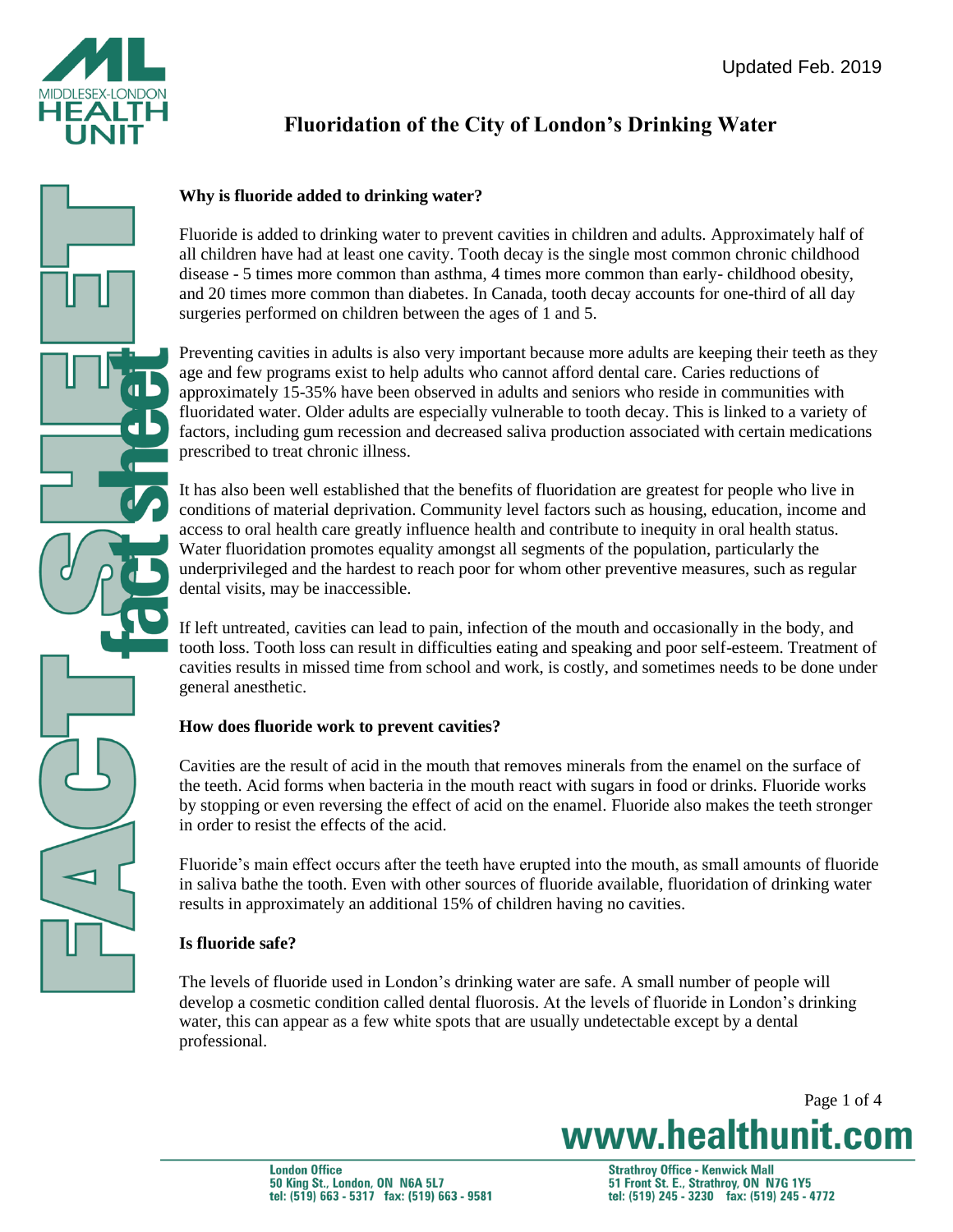



A study by Health Canada found very little fluorosis among Canadian Children – 4% of children had mild fluorosis and 12% had very mild fluorosis; no severe fluorosis was noted and hardly any moderate fluorosis was noted in the study. High levels of fluoride in water, such as those in other countries where fluoride occurs naturally in water, can cause moderate or severe dental fluorosis. In these cases, the spots can be brown and more noticeable. Fluorosis results from fluoride exposure when the teeth are forming, and is mostly a problem in the permanent front teeth which form at around 22 to 26 months of age.

Numerous reviews, including a 2010 review by Health Canada of over 430 studies, have not identified any other risks from the levels of fluoride added to London's drinking water. Specifically, the reviews did not identify any risk of fractures, thyroid problems or cancer and no effects on IQ. Like any substance, a very high level exposure can cause health risks such as increased risks of bone problems. These risks would only occur at much higher levels of fluoride exposure than London's drinking water.

### **Is water fluoridation still needed in the modern era?**

In October 2018, Public Health Ontario (PHO), an organization that provides scientific evidence and expert guidance that shapes policies and practices to prevent illness and improve health, released its [Evidence Review for Adverse Health Effects of Drinking Optimally Fluoridated Water.](https://www.publichealthontario.ca/en/eRepository/evidence-review-effects-drinking-optimally-fluoridated-water.pdf) This review provides a summary of the evidence published since the 2010 Health Canada fluoride document regarding the adverse health effects of optimally controlled fluoridated water with a scope specific to optimally controlled fluoridated community drinking water.

PHO reported that studies conducted and the organizational reports published after the 2010 Health Canada fluoride document corroborate the Health Canada findings there is no evidence to support a link between exposure to fluoride in drinking water at or below 1.5 mg/L (Health Canada's maximum acceptable concentration) and any adverse health effects such as any types of cancer, developmental defects, neurobehavioral effects, or genotoxicity. The existing literature indicates that mild dental fluorosis (generally unnoticeable white specks on teeth) is the only adverse effect experienced from the consumption of optimally fluoridated water.

# **How much fluoride is added to London's drinking water?**

Fluoride is added to London's drinking water to bring the levels to 0.7 mg / litre (mg/L) or parts per million (ppm). This is the level recommended by Health Canada to prevent tooth decay and minimize the risk of dental fluorosis. The level of fluoride in the drinking water is closely monitored by the City of London and the Middlesex-London Health Unit.

# **What else should be done to decrease the risk of dental fluorosis?**

The risk of fluorosis increases when young children swallow fluoridated toothpaste. To decrease this risk, it is recommended that children less than 3 years of age not use fluoridated toothpaste, unless suggested by their dentist. For children 3 years of age and older, only a rice grain size amount of fluoridated toothpaste should be used and children should be encouraged not to swallow the toothpaste. Children 3 to 6 years of age should be helped by an adult with brushing their teeth. In fluoridated areas, children should not receive fluoride supplements such as pills or drops.

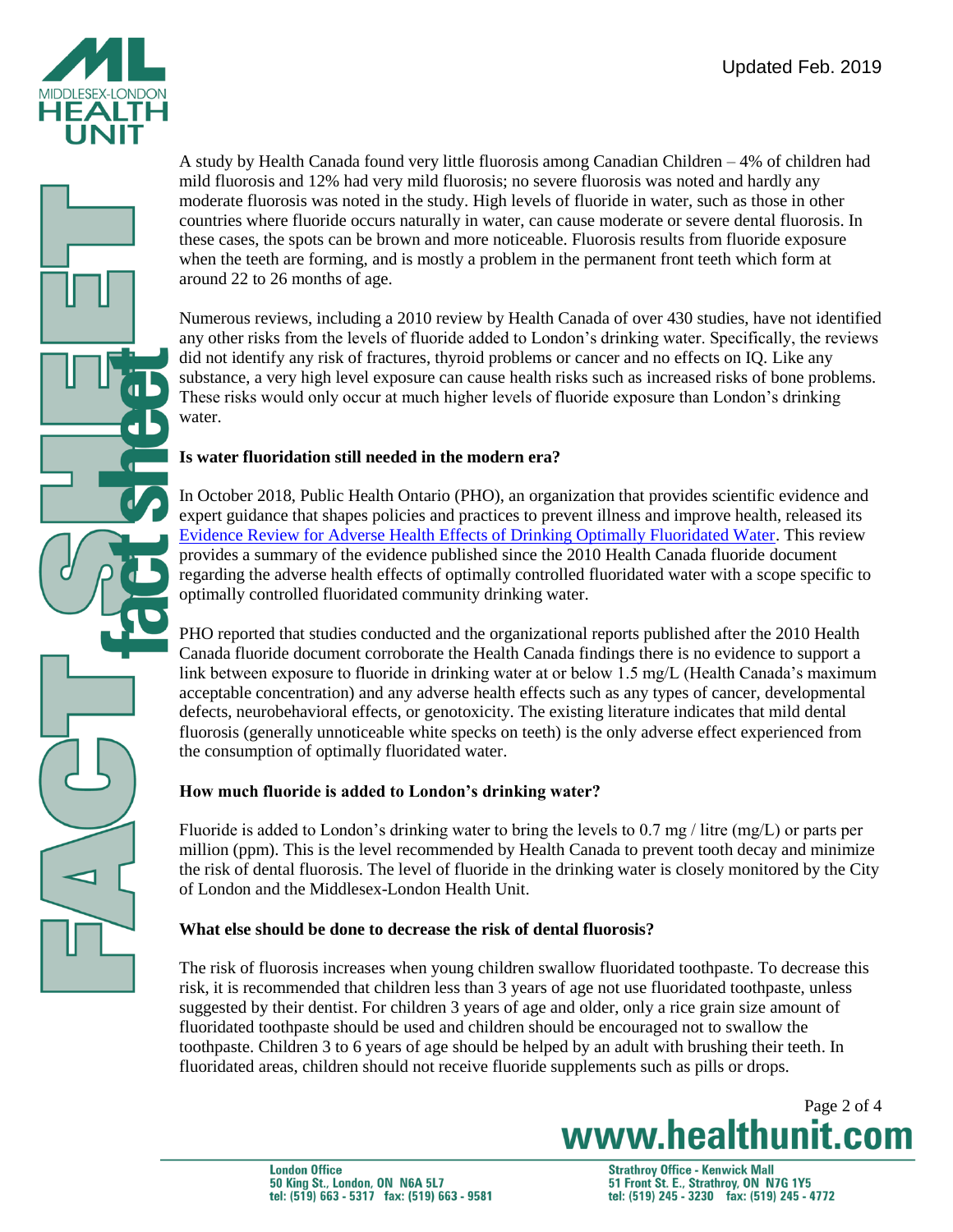

### **Can London's water be used to mix infant formula from liquid concentrate or powder?**

Yes, there is no problem mixing infant formula from concentrate or powder with London's water. The fluoride in formula comes mainly from the water and not the formula itself. Children drink formula when they are very young; this is followed by lower levels of fluoride intake as they switch to solid food. The main risk for fluorosis of the permanent front teeth is between 22 and 26 months of age, when children are no longer drinking formula.

#### **Does fluoride in water affect the environment?**

Fluoride concentrations in water is reduced by treatment in the sewage treatment plant and by mixing with water in the river into which waste water flows. At this very low concentration, there are no known effects on the environment.

### **What is the history of fluoride in London's drinking water?**

The City of London receives its water from two sources – about 85% from Lake Huron and 15% from Lake Erie. The natural level of fluoride in both these water sources is approximately 0.1 mg/L. This level is too low to prevent tooth decay. As per Ontario's Fluoridation Act, a plebiscite was held in London in 1966 through which residents voted to have fluoride added to the water. Beginning in 1967, Lake Huron water has been fluoridated at the Arva Pumping Station before distribution within London. In 1996, the City of London connected to the Lake Erie system which adds fluoride at the Elgin Area Water Treatment Plant.

## **How is fluoride added to London's drinking water?**

Hydrofluorosilicic acid (also called hexafluorosilicic acid, fluorosilicic acid or fluosilicic acid) is the product used to add fluoride to London's drinking water. The source of this product is an ore that is mined and processed in Florida which is rich in fluoride and phosphorus. The processing involves separating the fluoride from the phosphorus, with the fluoride being used to create hydrofluorosilicic acid and the phosphorus being used to create phosphoric acid, which is used as a food additive and as an ingredient in fertilizer.

Any substance that is added to drinking water is required to pass rigorous testing to ensure that it meets the high standards that are required for the water industry such as the National Sanitation Foundation and American National Standards Institute (NSF/ANSI) Standards. Hydrofluorosilicic acid dissolves completely when added to water. The NSF 60 standard for fluoridation products provides a toxicological assessment of the components of hydrofluorosilicic acid after they have dissolved in water. This ensures the product is safe at the levels used to fluoridate water.

### **What is the cost of fluoridating London's drinking water?**

In 2017, the cost to purchase London's fluoride was \$82,457. The amortized capital equipment costs and annual operating expenses brought the total cost of fluoridation to approximately \$98,000 in 2017, or about 26 $\varphi$  per Londoner. It is estimated that for every \$1 invested in water fluoridation, \$38 in dental treatment costs are avoided. People who do not have dental insurance can end up in the emergency room for treatment. If water fluoridation were discontinued, the Middlesex-London Health Unit estimates that London's children would have at least 40,000 additional cavities over the next ten years. Many of these children would end up seeking care in London's emergency rooms. This expensive service model would place an even greater strain on the healthcare system.